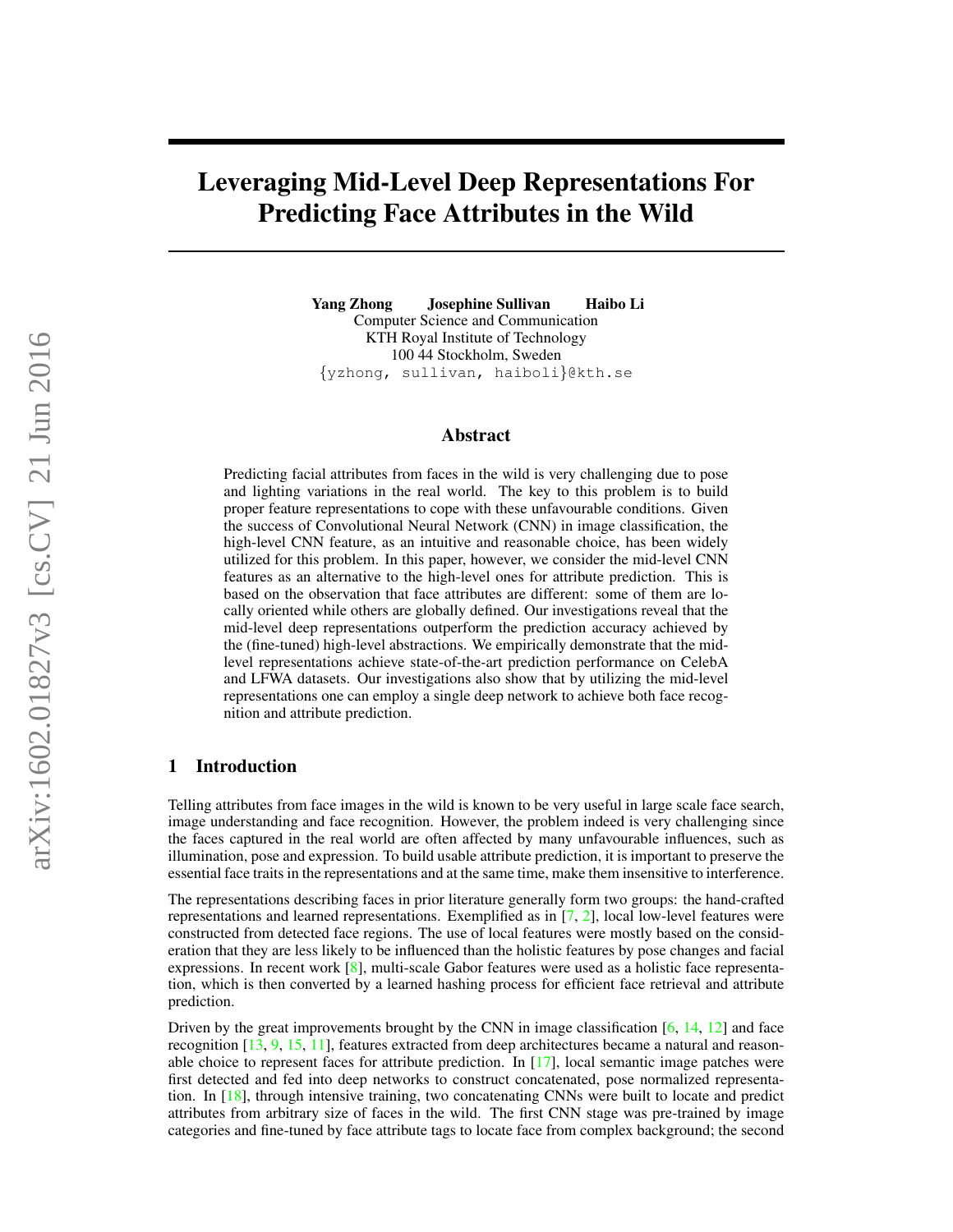stage was pre-trained by identity labels and fine-tuned by face attribute data to achieve an effective fusion of the discrimination of inter-person representations and the variability of non-identity related factors in the face representations. As a common character, high-level hidden (Fully Connected, FC) layers were especially trained for representing attributes in these work.

The best representation for retrieval tasks has been shown to come from the FC layer  $[1, 10]$  $[1, 10]$  $[1, 10]$ . Naturally, features from FC layers are commonly used for attribute prediction. But considering that different levels of ConvNet encode different levels of abstraction, one can expect that such representations may not be optimal to describe the physical facial characteristics, especially the local attributes, such as "open mouth" and "wearing glasses". It is therefore rational to consider CNN features from earlier layers, which better preserve both discriminating power and spatial information, for predicting face attributes.

As indicated in [\[19\]](#page-7-6), the earlier-layer CNN features are likely to better describe the facial appearance than the high-level features. In this work, our focus is on identifying the best face representations for recognizing face attributes. We employ publicly available data, architecture and a deep learning framework to train a face classification CNN. Hierarchical representations are then constructed and evaluated in a face attribute prediction context. Through intensive investigations, we empirically show the effectiveness of the hierarchical deep representations and demonstrate the advantages of the mid-level representations for tackling the face attribute prediction problem. The major contributions of this work are:

- Our investigations reveal the fact of the diverse utilities of deep hierarchical representations for face attribute prediction; intermediate representations are shown very effective for predicting the human describable face attributes (Section [2.2\)](#page-2-0).
- By jointly leveraging the mid-level hierarchical representations, we further improve the state-of-the-art on two large scale datasets (Section [2.3\)](#page-2-1).
- One can construct a single deep network for both face recognition and attribute prediction.

## 2 Investigation

Our motivation in this work is to study the effectiveness of hierarchical CNN representations for attribute prediction of faces captured in the wild. Our procedure is to first extract hierarchical representations from aligned faces using our trained CNN and then we construct and evaluate linear attribute classifiers to identify the most effective representation of each attribute. In the following sections, we first describe the experimental details and then present our investigations and results on the CelebA dataset and the annotated LFW (LFWA) dataset.

#### 2.1 Implementation details

CNN Training: The face representations studied in this work were extracted from a face classification CNN. The architecture of the CNN with configuration details is shown in Table [1.](#page-2-2) We adopted the structure of the convolutional filters of "FaceNet NN.1 [\[11\]](#page-6-5)" , with slight modifications, into our CNN and concatenated two 512d FC layers and trained it in a N-way classification manner. The network was initialized from random and started with a learning rate of 0.015, which was then decreased two times when the classification accuracy stopped increasing on the validation set. PReLU [\[3\]](#page-6-8) rectification was used after all the convolutional and FC layers. Dropout layers were inserted between FC layers with dropout rate of 0.5 to prevent overfitting. We used around 10000 identities with 350000 face images from the publicly accessible dataset WebFace [\[16\]](#page-7-7) for training. The training instances were augmented with random flipping, jittering, and slight rotation. The trained CNN had a verification accuracy of 97.5% on LFW dataset [\[4\]](#page-6-9), which is comparable to that of the DeepID [\[13\]](#page-7-2) structure used by [\[18\]](#page-7-5).

Feature Representations: In our experiments faces were aligned based on the detected feature points [\[5\]](#page-6-10) (or provided feature points). The aligned image, approximately covering from the top of head to neck, had a size of  $120 \times 120$ . The center patch, with a size of  $112 \times 112$ , and its horizontal flipped patch, were fed in to the CNN. We extracted the average representations from  $Conv2$ , Conv3, Conv4, Conv5, Conv6, FC1 and FC2 layers, and additionally applied multi-scale spatial pooling to improve the invariance of CNN activations without degrading their discriminating power.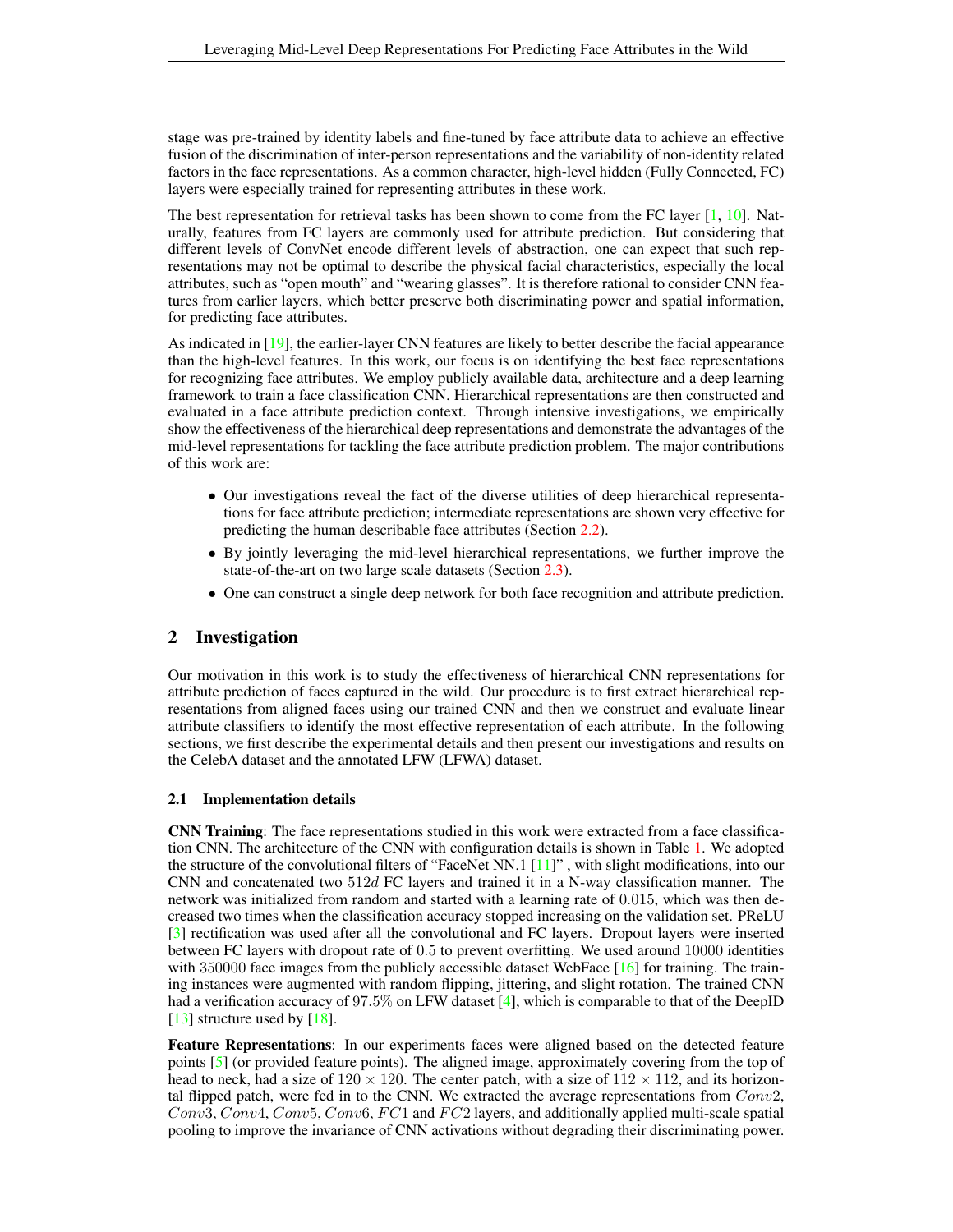| Layer              | Kernel                 | Output    | Representation<br>Dimension |  |
|--------------------|------------------------|-----------|-----------------------------|--|
| Conv 1             | $conv3-64$             |           |                             |  |
| Pool 1             | max 2.2                | 56*56*64  |                             |  |
| RNorm 1            | 5                      |           |                             |  |
| Conv <sub>2a</sub> | $conv1-64$             |           |                             |  |
| Conv 2             | $conv3-192$            | 28*28*192 | $3*3*192$                   |  |
| RNorm 2            | 5                      |           |                             |  |
| Pool 2             | max 2,2                |           |                             |  |
| Conv <sub>3a</sub> | $conv1-192$            |           |                             |  |
| Conv 3             | $conv3-384$            | 14*14*384 | $3*3*384$                   |  |
| Pool 3             | max 2.2                |           |                             |  |
| Conv <sub>4a</sub> | $conv1-384$            |           |                             |  |
| Conv <sub>4</sub>  | $conv3-256$            | 14*14*384 | $3*3*384$                   |  |
| Conv <sub>5a</sub> | $conv1-256$            |           |                             |  |
| Conv $5$           | $conv3-2\overline{56}$ | 14*14*384 | $3*3*384$                   |  |
| Conv <sub>6a</sub> | $conv1-256$            |           |                             |  |
| Conv <sub>6</sub>  | $conv3-256$            | $7*7*256$ | $3*3*256$                   |  |
| Pool 6             |                        |           |                             |  |
| FC <sub>1</sub>    | 512                    | $1*1*512$ |                             |  |
| FC <sub>2</sub>    | 512                    | $1*1*512$ |                             |  |

<span id="page-2-2"></span>Table 1: CNN architecture used in our experiments. The perception size is  $112 \times 112$  (except experiments in Section [2.4\)](#page-5-0). The dimensions of the investigated deep representations are shown in the last column.

The first average pooling halved the dimension and the second overlapping max. pooling selected the most locally activated neuron<sup>[1](#page-2-3)</sup>. That is, all the resulting representations from the convolutional layers had the same feature map size of  $3 \times 3$  as shown in the last column of Table [1.](#page-2-2) The resulting features are correspondingly denoted by  $C_2$ , ...,  $C_6$ ,  $F_1$  and  $F_2$  in the following.

Evaluation Dataset: In this work, we used two datasets<sup>[2](#page-2-4)</sup>, CelebA and LFWA, to conduct benchmark evaluations of attribute prediction accuracy. The CelebA contains around 200, 000 images of 10, 000 identities and LFWA has 13, 233 images of 5, 749 identities. Images on both datasets are labeled with 40 binary codes to represent the presence of facial attributes. These attributes ranges from demographic information to physical characteristics such as nose size, eyebrow shape and expressions.

#### <span id="page-2-0"></span>2.2 Exploration

The attribute prediction power of the hierarchical representations was first investigated on the training set of the CelebA dataset. We used the training set defined in [\[18\]](#page-7-5) to construct linear SVM attribute classifiers for each representation. The prediction accuracy on all the 40 attributes for each type of representation is demonstrated in Figure [1.](#page-3-0) It can be observed that features from the intermediate layers ( $Conv3$  to  $Conv6$ ) demonstrate an obvious advantage over the final FC layer on average, especially for attributes describing motions of the mouth area where the gap is almost 20%. Feature C6 had the highest prediction accuracy on average, which was more than 2% higher than the last FC layer. One can also observe that the mid-level convolutional representations also featured slightly different prediction power on different attributes, e.g. C2 outperformed on "Rosy Cheeks" but not on hair related attributes. Through this exploration, we identified the best representation for each attribute.

#### <span id="page-2-1"></span>2.3 Benchmark evaluations

We then compared the identified best representations of each attribute with a baseline approach and the current state-of-the-art [\[18\]](#page-7-5), on CelebA and LFWA datasets respectively. The results are

<span id="page-2-3"></span><sup>&</sup>lt;sup>1</sup>For example, for Conv2 layer, the first stage is average pooling (window =  $4 \times 4$ , stride = 4) and the second one is max. pooling (window =  $3 \times 3$ , stride = 2).

<span id="page-2-4"></span><sup>&</sup>lt;sup>2</sup><http://mmlab.ie.cuhk.edu.hk/projects/CelebA.html>. Released in Oct 2015.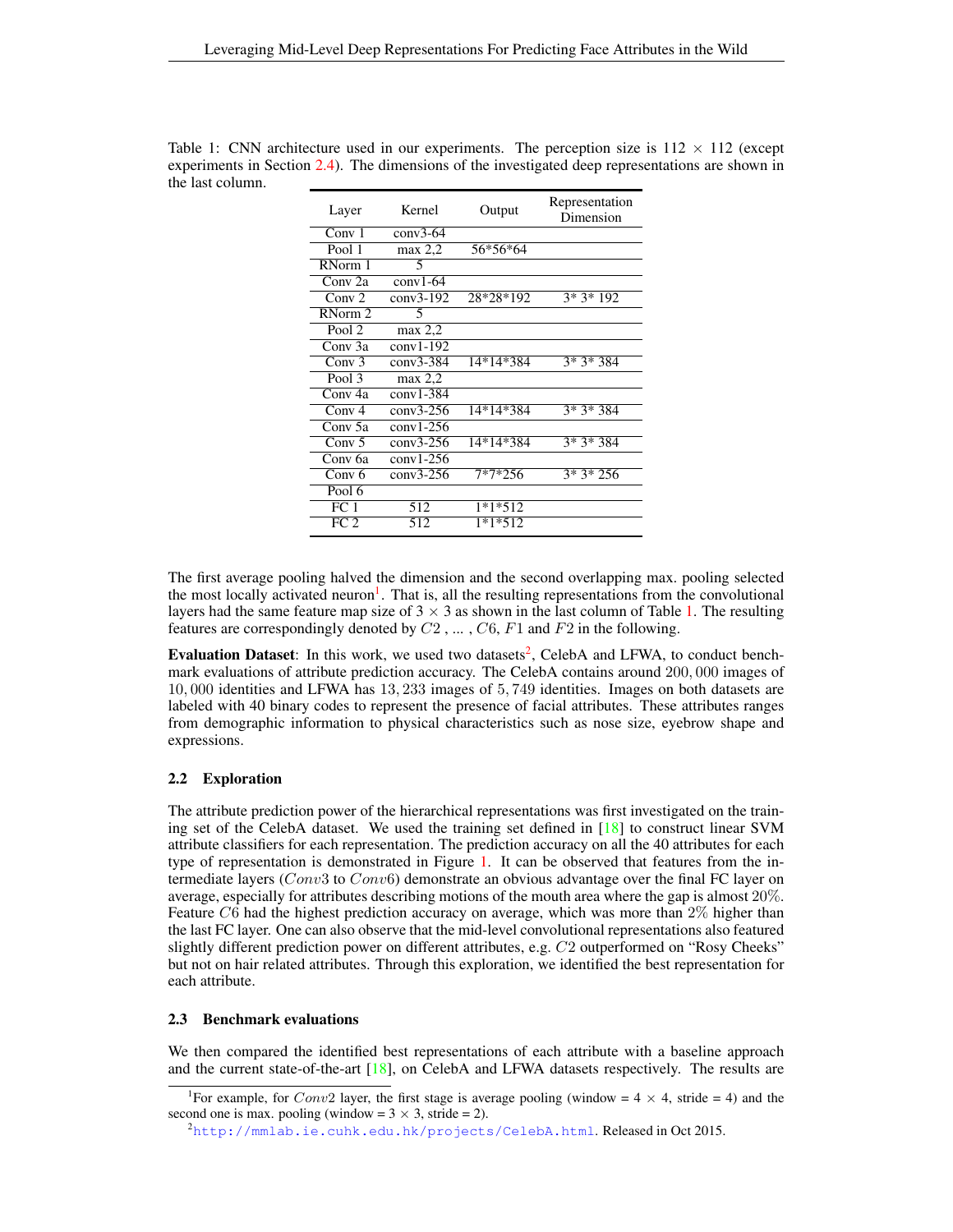

<span id="page-3-0"></span>Figure 1: Prediction effectiveness discrepancy of hierarchical representations over 40 attributes on the training set of CelebA. In each grid, y-scale stands for the prediction accuracy in %. The mean prediction accuracy values of each representation (from  $C2 - F2$ ) are  $89.8\%$ ,  $91.3\%, 91.3\%, 91.4\%$ , 91.5%, 90.0% and 89.2%.

compared in Figure [2](#page-4-0) and the detailed recognition rates of our approach are given in Table [2.](#page-5-1) The baseline approach (denoted by [17]+ ANetin in [\[18\]](#page-7-5)) used CNN trained by identities to extract features from aligned faces; the pipeline of constructing deep representations is the same as ours. The current best, denoted by "LNet+ANet" in [\[18\]](#page-7-5), employed concatenated CNNs to locate faces and extract features in order to construct attribute classifiers.

One can observe that: by jointly leveraging the best representations, superior performance has been achieved over the equivalent baseline approach and even the current state-of-the-art. For some attributes with relatively lower (baseline) accuracy, e.g. "Blurry" "Oval Face", "Wearing Necktie" and "Rosy Cheeks", the advantage of our approach is especially significant. Among the 40 evaluated attributes, the mid-level convolutional features dominated the best representations (only 4 best representations came from FC layers on CelebA and 1 on LFWA).

In addition, we also comprehensively compared the overall performance in Table [3](#page-5-2) and layer wise prediction accuracy in Table [4.](#page-5-3) It can be found that:

- 1. utilizing the best representations demonstrates outperforming effectiveness over the equivalent baseline method and state-of-the-art approach on both large scale datasets;
- 2. the prediction power increases along the convolutional layers of the CNN;
- 3. even the very early layer C2 astonishingly achieved entirely comparable performance as the state-of-the-art.

Indeed, even if we utilize convolutional features on the attributes which had FC as the best representations (e.g. "Bald"), the effect on prediction performance is not detectable (which also reflects in Figure [1\)](#page-3-0).

Moreover, it is worth nothing that using features at FC layers is computationally expensive due to the bottle neck between convolutional and FC layer. Thus, leveraging the mid-level representations features two inherent advantages:

- 1. very efficient inference with competitive performance;
- 2. breaking the bounds of the interconnections between convolutional and FC layers so that the CNN accepts arbitrary receptive size (as demonstrated in Section [2.4\)](#page-5-0).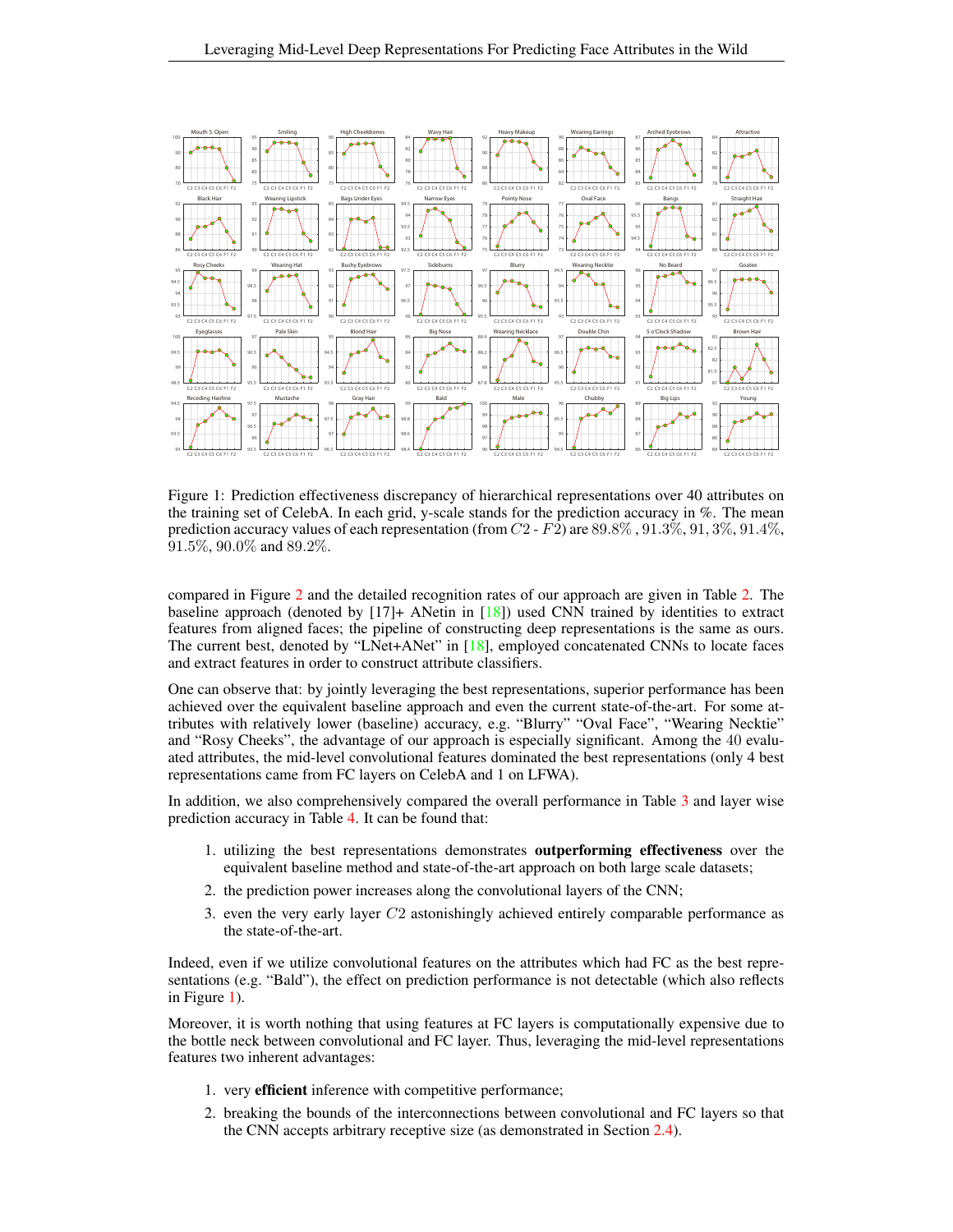

<span id="page-4-0"></span>Figure 2: Comparative prediction accuracy on CelebA (upper) and LFWA (lower) with best performing representation given in parenthesis after each attribute (refer our numeric accuracy values to Table [2\)](#page-5-1).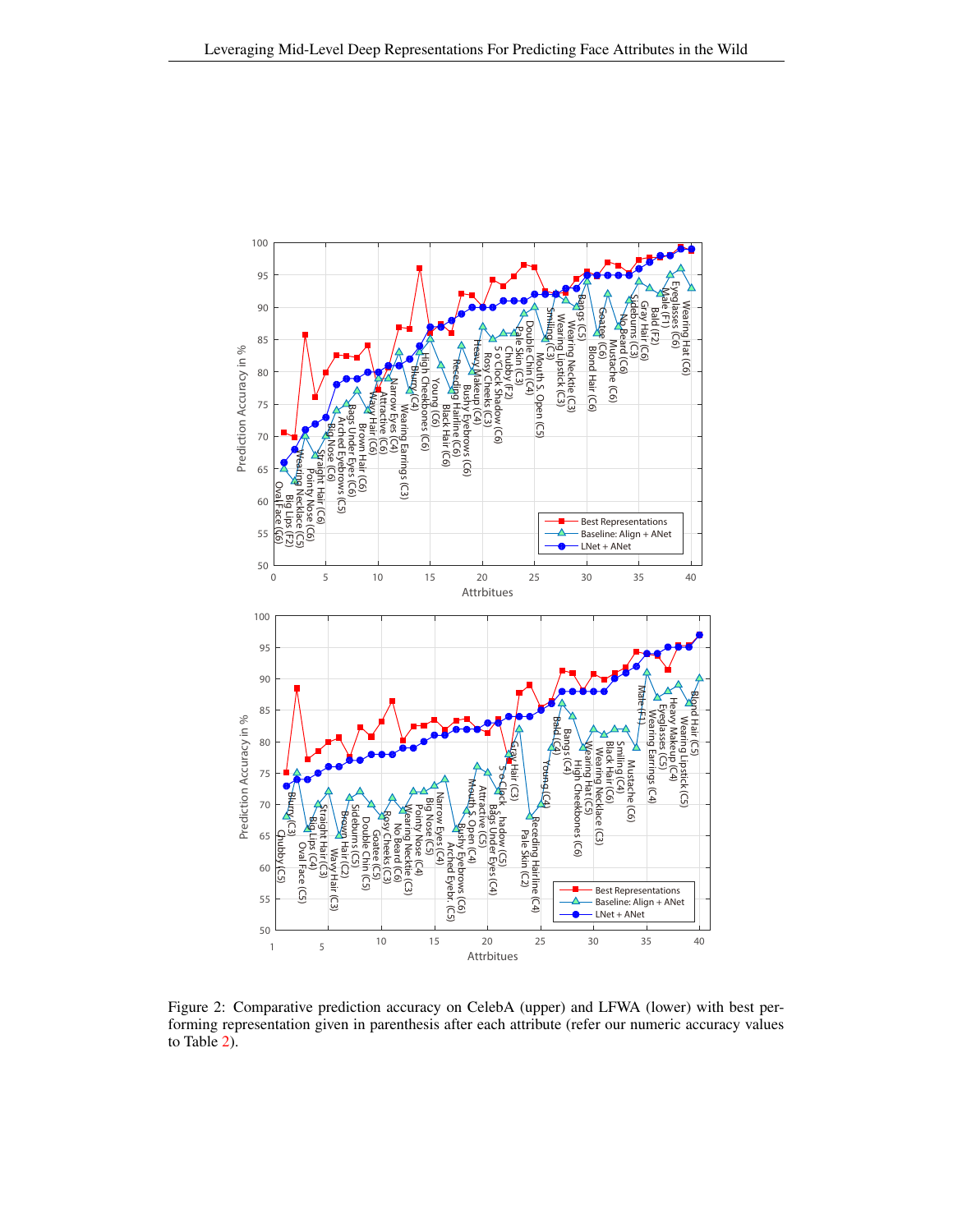|                        | CelebA | <b>LFWA</b> |                          | CelebA | <b>LFWA</b> |
|------------------------|--------|-------------|--------------------------|--------|-------------|
| 5 o'Clock Shadow       | 93.34  | 76.90       | Male                     | 98.09  | 93.93       |
| <b>Arched Eyebrows</b> | 82.50  | 83.37       | Mouth S. Open            | 92.56  | 82.13       |
| Attractive             | 80.77  | 81.47       | Mustache                 | 96.56  | 94.33       |
| <b>Bags Under Eyes</b> | 82.24  | 83.63       | Narrow Eyes              | 86.92  | 81.90       |
| Bald                   | 97.75  | 91.33       | No Beard                 | 95.38  | 80.17       |
| Bangs                  | 95.58  | 90.93       | <b>Oval Face</b>         | 70.63  | 77.17       |
| Big Lips               | 69.90  | 78.50       | Pale Skin                | 96.69  | 89.07       |
| <b>Big Nose</b>        | 82.64  | 83.53       | Pointy Nose              | 76.17  | 82.57       |
| <b>Black Hair</b>      | 86.04  | 90.90       | <b>Receding Hairline</b> | 92.14  | 85.47       |
| <b>Blond Hair</b>      | 94.89  | 97.00       | <b>Rosy Cheeks</b>       | 94.29  | 86.50       |
| Blurry                 | 96.15  | 88.43       | Sideburns                | 97.44  | 82.37       |
| <b>Brown Hair</b>      | 84.15  | 77.53       | Smiling                  | 92.11  | 91.80       |
| <b>Bushy Eyebrows</b>  | 91.89  | 83.67       | <b>Straight Hair</b>     | 80.00  | 79.93       |
| Chubby                 | 94.87  | 75.13       | Wavy Hair                | 77.35  | 80.60       |
| Double Chin            | 96.19  | 80.80       | <b>Wearing Earrings</b>  | 86.74  | 93.67       |
| Eyeglasses             | 99.48  | 91.50       | <b>Wearing Hat</b>       | 98.78  | 90.80       |
| Goatee                 | 97.07  | 83.23       | <b>Wearing Lipstick</b>  | 92.35  | 95.30       |
| Gray Hair              | 97.77  | 87.67       | <b>Wearing Necklace</b>  | 85.78  | 89.87       |
| Heavy Makeup           | 90.14  | 95.27       | <b>Wearing Necktie</b>   | 94.42  | 82.50       |
| <b>High Cheekbones</b> | 86.06  | 88.17       | Young                    | 87.48  | 86.47       |
|                        |        |             |                          |        |             |

<span id="page-5-1"></span>Table 2: Our attribute recognition accuracy on the CelebA and LFWA in %

<span id="page-5-2"></span>Table 3: Overall comparisons of the baseline approach, current state-of-the-art (LNet+ANet) and our approach.

|             | <b>Baseline</b> | LNet+ANet | Ours  |
|-------------|-----------------|-----------|-------|
| CelebA      | 83%             | 87%       | 89.8% |
| <b>LFWA</b> | 76%             | 84%       | 85.9% |

Recall that the training effort of a face classification CNN is almost minimal compared to stateof-the-art two-stage CNN approach and other potential end-to-end learning for attribute prediction. However, the deep hierarchical representations from the trained face classification CNN still allow superior performance. This indicates that these mid-level CNN representations have contained rich spatial information which can be utilized more in building effective (local) appearances description, attribute prediction and retrieval applications.

## <span id="page-5-0"></span>2.4 Discussion

It is easy to expect that a number of factors, e.g. image resolution, could affect the face attribute prediction performance. A small receptive size would affect the prediction relating to small scale face traits. We found that by doubling the input size of our CNN the prediction accuracy for "Bag under eyes" increased from 82.2% to 83.5% with C3 as the best representation.

Similarly, attributes that are related to the face components with deterministic distribution can have condensed representations. For instance, "arched eyebrow" always appears in the upper part of face images and "wearing necktie" appears in the lower part. We studied the condensed C6 feature  $(3\times2\times256)$  as the representation for locally related attributes and found that the average prediction accuracy remained almost the same (89.3%). This means that we can further reduce the memory

<span id="page-5-3"></span>Table 4: Layer wise average prediction accuracy over 40 attributes on the test set of CelebA and LFWA of our approach.

|                                    | C3 | C4 C5 C6 | F1 | F2. |
|------------------------------------|----|----------|----|-----|
| CelebA 89% 90% 90% 90% 90% 87% 88% |    |          |    |     |
| LFWA 83% 86% 86% 86% 85% 82% 81%   |    |          |    |     |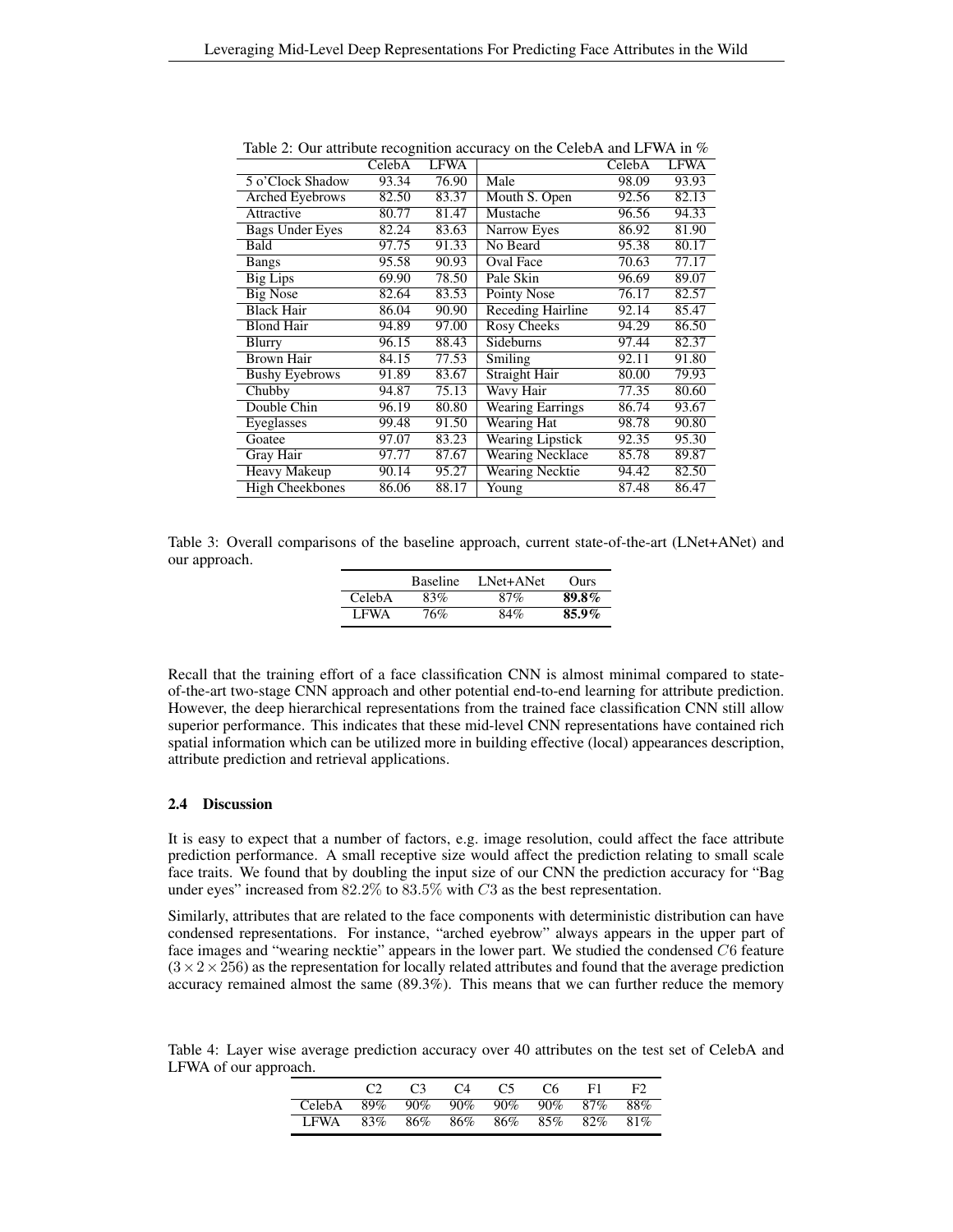footprint of the representations and the classifiers for the attributes defined by deterministic facial components.

### 3 Conclusions

In this paper, we have proposed to leverage the mid-level representations from deep convolutional neural network to tackle the attribute prediction problem for faces in the wild. We used an off-theshelf architecture and a publicly available dataset to train a plain classification network, and conduct investigations on the utility of the deep representations from various levels of the network. Although the trained network is not optimized either towards face attribute prediction or recognition, it still allows accurate attribute prediction surpassing the state-of-the-art with a noticeable margin.

Our investigations indicate that CNNs trained for face classification have implicitly learned many semantic concepts and human describable attributes have been embedded in the mid-level deep representations, which can be separated by simple classifiers. They also reveal the potential utility of the intermediate deep representations for other face related tasks. These findings promise to increase the face attribute prediction performance and to achieve multiple intelligent functions, such as face recognition, retrieval and attribute prediction, in one single deep architecture.

#### References

- <span id="page-6-6"></span>[1] Hossein Azizpour, Ali Razavian, Josephine Sullivan, Atsuto Maki, and Stefan Carlsson. From generic to specific deep representations for visual recognition. In *Proceedings of the IEEE Conference on Computer Vision and Pattern Recognition Workshops*, pages 36–45, 2015.
- <span id="page-6-1"></span>[2] Lubomir Bourdev, Subhransu Maji, and Jitendra Malik. Describing people: A poselet-based approach to attribute classification. In *Computer Vision (ICCV), 2011 IEEE International Conference on*, pages 1543–1550. IEEE, 2011.
- <span id="page-6-8"></span>[3] Kaiming He, Xiangyu Zhang, Shaoqing Ren, and Jian Sun. Delving deep into rectifiers: Surpassing human-level performance on imagenet classification. *arXiv preprint arXiv:1502.01852*, 2015.
- <span id="page-6-9"></span>[4] Gary B. Huang, Marwan Mattar, Tamara Berg, and Erik Learned-miller. E.: Labeled faces in the wild: A database for studying face recognition in unconstrained environments. Technical report, 2007.
- <span id="page-6-10"></span>[5] Davis E. King. Dlib-ml: A machine learning toolkit. *Journal of Machine Learning Research*, 10:1755–1758, 2009.
- <span id="page-6-3"></span>[6] Alex Krizhevsky, Ilya Sutskever, and Geoffrey E Hinton. Imagenet classification with deep convolutional neural networks. In *Advances in neural information processing systems*, pages 1097–1105, 2012.
- <span id="page-6-0"></span>[7] Neeraj Kumar, Alexander C Berg, Peter N Belhumeur, and Shree K Nayar. Attribute and simile classifiers for face verification. In *Computer Vision, 2009 IEEE 12th International Conference on*, pages 365–372. IEEE, 2009.
- <span id="page-6-2"></span>[8] Yan Li, Ruiping Wang, Haomiao Liu, Huajie Jiang, Shiguang Shan, and Xilin Chen. Two birds, one stone: Jointly learning binary code for large-scale face image retrieval and attributes prediction. In *Proceedings of the IEEE International Conference on Computer Vision*, pages 3819–3827, 2015.
- <span id="page-6-4"></span>[9] Omkar M Parkhi, Andrea Vedaldi, and Andrew Zisserman. Deep face recognition. *Proceedings of the British Machine Vision*, 1(3):6, 2015.
- <span id="page-6-7"></span>[10] Ali S Razavian, Hossein Azizpour, Josephine Sullivan, and Stefan Carlsson. Cnn features offthe-shelf: an astounding baseline for recognition. In *Computer Vision and Pattern Recognition Workshops (CVPRW), 2014 IEEE Conference on*, pages 512–519. IEEE, 2014.
- <span id="page-6-5"></span>[11] Florian Schroff, Dmitry Kalenichenko, and James Philbin. Facenet: A unified embedding for face recognition and clustering. In *Proceedings of the IEEE Conference on Computer Vision and Pattern Recognition*, pages 815–823, 2015.